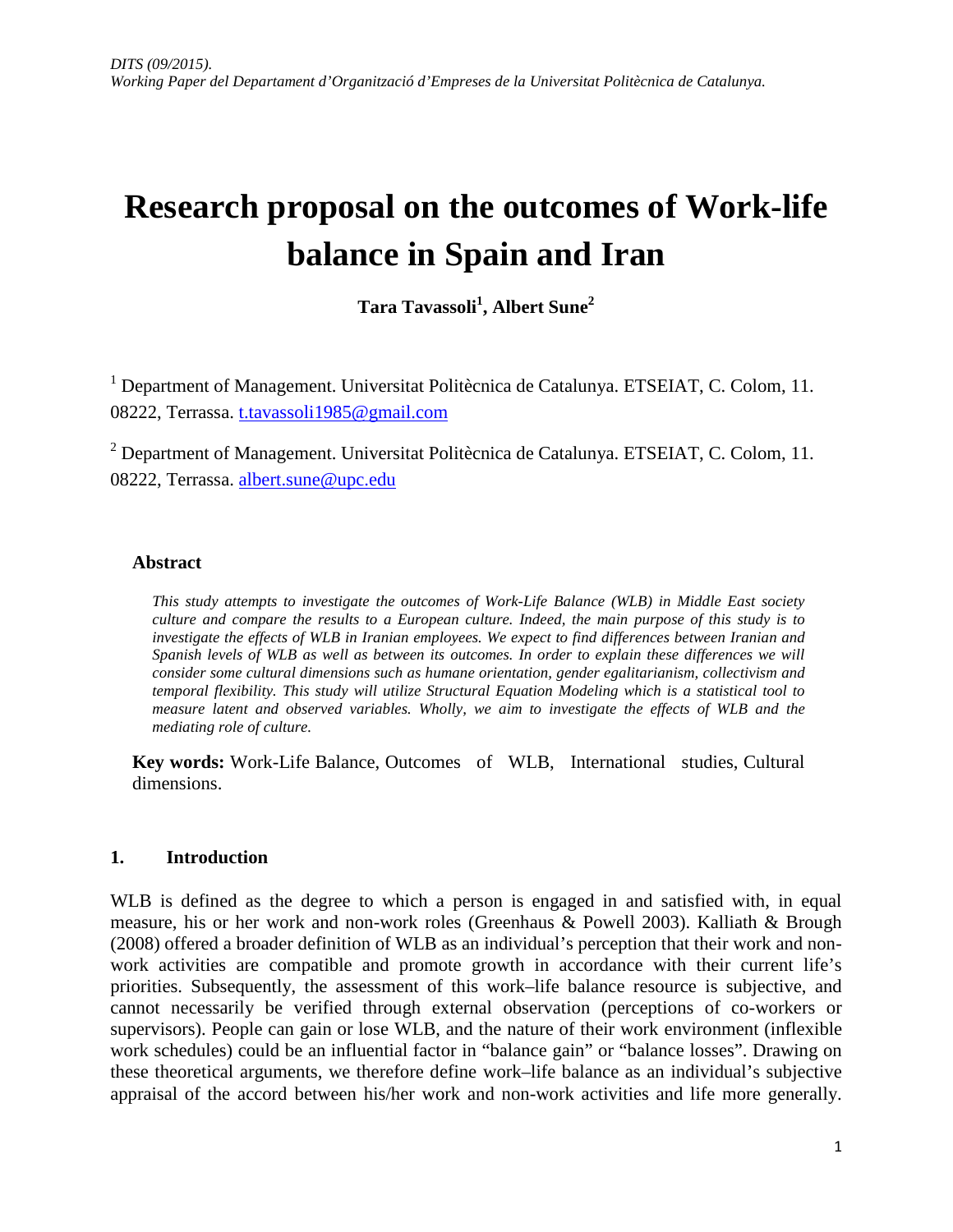There could be some difficulties when work activities interfere with personal or family activities or vice versa. In fact, some conflicts such as work-life conflict can originate in the home or in the work environment (Frone, Yardley, & Markel, 1997). Staying at home to care a sick relative, may prevent someone from meeting a deadline at work. The conflict is often the result of having too many tasks and too short time to do them (Greenhaus & Beutell, 1985; Voydanoff, 2004). The employees who experience high work-life balance are those who exhibit similar investment time to work and non-work domains. In particular, the perception of sufficient time to meet acute work and family demands is the pertinent issue to be analyzed (Brough, O'Driscoll & Biggs 2009). Similarly, Guest (2002) defined WLB as an individual's perceptions of how well his or her life roles are balanced.

Previous empirical research has shown that the availability of flextime can increase employee autonomy or control over work-related matters, which in turn may increase WLB (Thomas & Ganster, 1995). O'Driscoll, Brough and Biggs (2007) and Brough et al. (2007) discussed the occurrence of both work and family demands as negative antecedents of WLB. Furthermore, we know very little about the impact of culture on the relationships between WLB and its outcomes like: psychological strain, Job or life satisfaction.

In our study we aim to compare two different societies: Iran and Spain. We choose Iran since we figured it out that the family in Iranian society is an important source of support and influence. Members of families in Iran are in regular contact with extended family members (Lagerström, et al., 2010). In Iranian society, an individual's identity is largely tied to the identity of the extended family (O'Shea, 2003). The majority of Iranian women are responsible for housekeeping, and childcare. However, in recent decades the number of women participating in the workplace has increased (Karimi, 2006; O'Shea, 2003). On the other side, attention to WLB has increased in developed countries in recent years. More precisely in European countries like Spain. This increase in interest is driven by a concern that unbalanced relationships can result adverse health effects and poor performance outcomes for individuals, families and organizations (Kalliath & Brough, 2008). Many work–life initiatives have been introduced in response to changing workforce demographics and global competition and these programs have the potential to improve both the quality of employees' working life and organizational effectiveness (Peters & Heusinkveld, 2010). However, studies on WLB are still in early stages in Middle East countries such as Iran. In general, little is known about WLB in developing countries (Karimi, 2006). Our intent is to present depth viewpoint about the impact of WLB on Iranian society and compare it to Spain. Therefore, we hypothesize that many employees in Iran would report lower levels of WLB when comparing to EU countries like Spain, because of traditional societal roles and organizational practices (Greenhaus & Parasuraman, 2002; Gatrell et al., 2013).

### **2. Literature Review**

As mentioned before Kalliath & Brough (2008) offered a broad definition of WLB as an individual's perception that their work and non-work activities are compatible and promote growth in accordance with their current life priorities. Carlson et al. (2009) defined balance as a negotiation of role expectations between an individual and his/her partner within the home and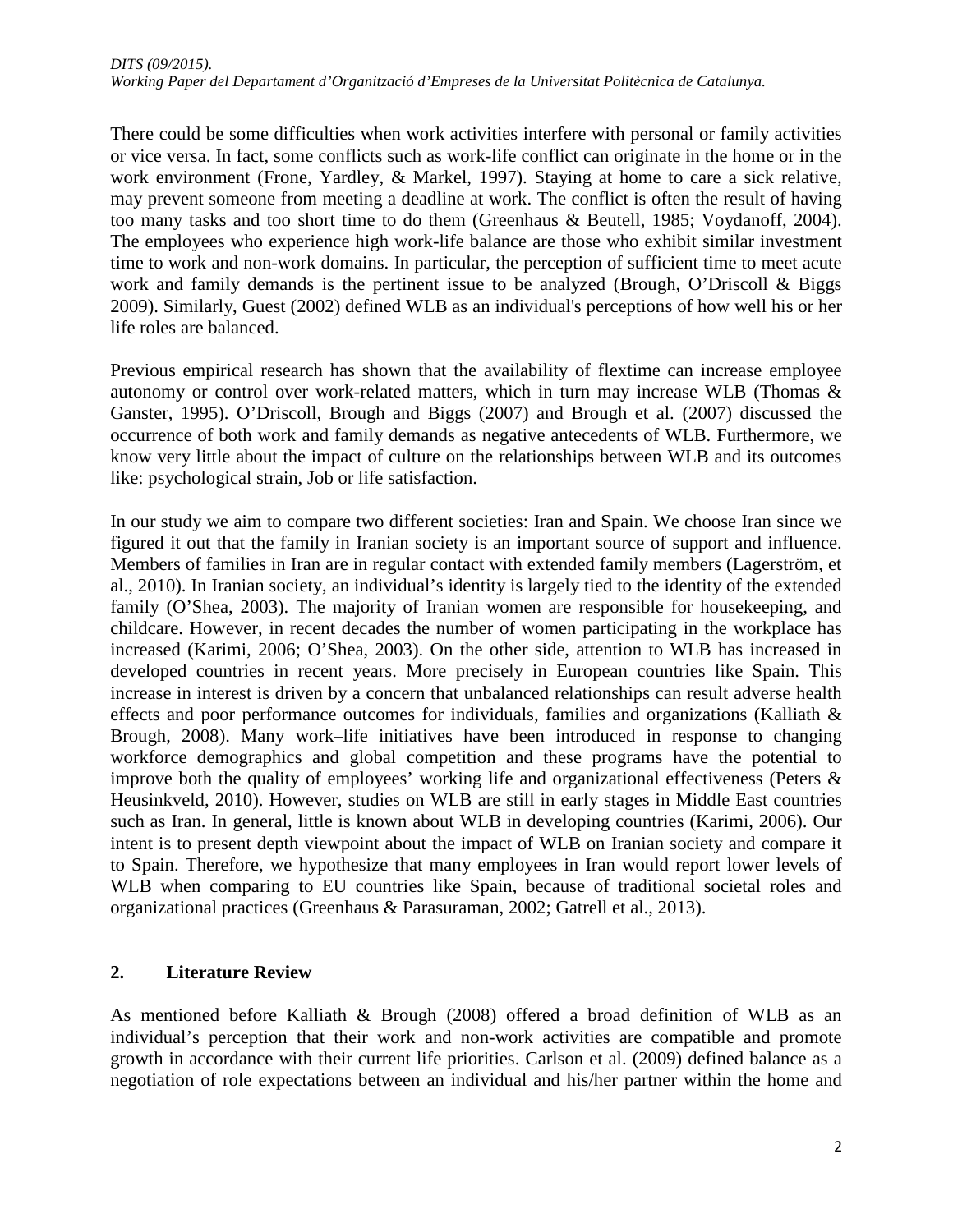work domains. (House, 1981) stated that social support, including instrumental aid, emotional concern, provision of information, and appraisals that are intended to enhance the well-being of the recipient is one mechanism that may help employees to achieve balance through the accumulation of important resources. In the following sections we present the literature review according to its main focus on WLB and related constructs, WLB predictors, WLB outcomes and the cultural context of WLB.

## **2.1. Work-Life Balance in Contrast to other related Constructs (WFB, WFC)**

Families are one the most central issue to individuals (Mortimer, et al., 1986). In response to the employees' need for balance, employers have instituted a number of programmatic changes in the workplace, such as assistance with child care and elder care, telecommuting, flex-time, and jobsharing (Caudron, 1997; Flynn, 1997). Work-Family Balance could be defined as satisfaction and good functioning at work and at home with a minimum role conflict (Clark, 2001). Kingston (1990) stated that gains in productivity may be due to lowered employee stress, absenteeism, and turnover. People simultaneously encounter different levels of stressors in the work and family domains, as well as appraised access to job and family support structures that could mitigate the experience of WFC (Clark, 2001).Work-Family Conflict is defined as "a form of inter-role conflict in which the role pressures from the work and family domains are mutually incompatible in some respect" (Greenhaus and Beutell, 1985: 77). Additionally, Greenhaus and Beutell (1985) introduce three distinct types of WFC time-, strain-, and behavior-based. Time-based conflict results from the use of a limited commodity (time) and occurs when the time spent in one role (e.g., hours at work, out of town meetings, household duties) makes it difficult to comply expectations from another role (Baltes and Heydens-Gahir, 2003). Strain-based conflict exists when elements of one role (e.g., role ambiguity or family conflict) cause stress and tension that affect performance in another role. Behavior-based conflict occurs when patterns of behavior in one role are incompatible with behavioral expectations in another role.

### **2.2. Work-life Balance across Cultures**

A prolific body of research analyzes national contexts as intrinsically consistent socioinstitutional and economic systems (e.g. Boyer, 2005; Brewster, 1999; Esping-Andersen, 1990; Hall & Soskice, 2001; Whitley, 2000). It is important to investigate the relationship between cultural dimensions and WLB. This study focuses on national culture dimensions in Iran and Spain and the differences between them.

### *a) Individualism–Collectivism*

One potentially important cultural dimension that can vary across nations is individualism– collectivism (Triandis, 1995). Societies in which people's primary concern tends to be with themselves and the nuclear family are considered individualistic. People's focus is on personal achievement and independence (Kagit¸cibasi, 1994; Markus & Kitayama, 1998). In contrast, people in collectivistic countries tend to see themselves as embedded in a network of social connections that include extended families and other groups. Markus and Kitayama (1998) explained that collectivistic focus on interconnectedness with others, and Kagit cibasi (1994)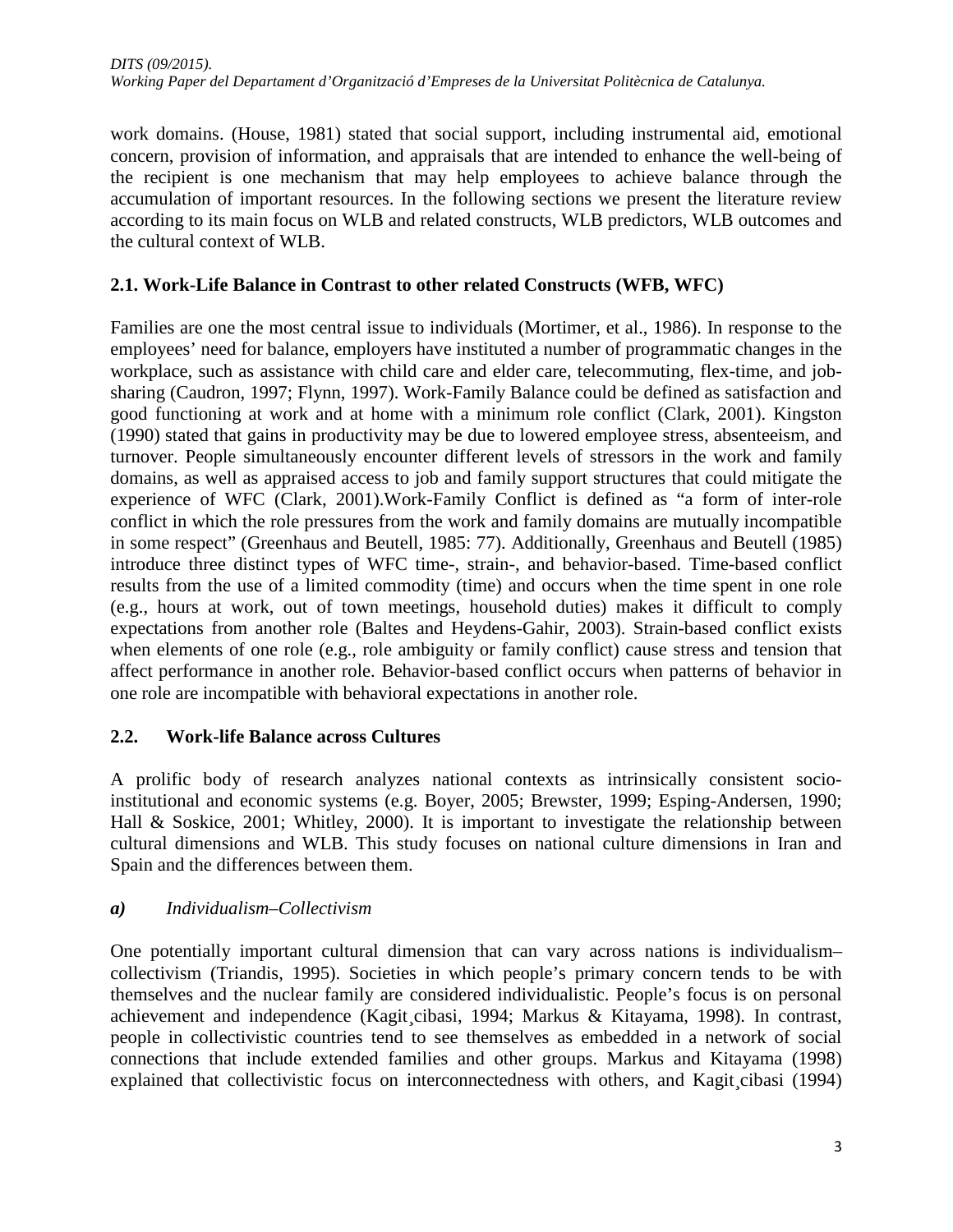noted that people in collectivistic cultures are encouraged to explore their needs for belonging. One characteristic of collectivistic society that contributes to the availability of domestic help is the size of the family unit in which people reside and the degree of interrelatedness people enjoy extended family members. Whereas people in individualistic countries tend to reside in nuclear families comprising a couple with dependent children, people in collectivistic countries often reside in families comprising more generations. Collectivists consider esteeming the self as immature, self-aggrandizing, and even narcissistic (Markus & Katayama, 1998). Instead, they likely view themselves in terms of social connections with co-workers and the employer, and would be willing to sacrifice self-interest for the interest of the larger collective. If people are working long hours and coming home tired from working hard, they likely will have insufficient time and energy for the family. In individualistic society this will lead to family resentment, which leads to Work-Family Conflict. However, people in collectivistic society will view work demands as serving the needs of the family. As a result family members will be less likely to see work as competing with family (Hoftstede Centre, 2015), thereby being more likely to support the person's efforts at work and less likely to resent the person for having less time and energy for the family.

## *b) Gender Egalitarianism*

Research on the influence of Gender Egalitarianism (GE) on the work-life interface is still at a very early stage and cross-national research is in particular very scarce (Lyness & Kropf, 2005; Lyness & Judiesch, 2014). In this paper, we hypothesize that WLB will be associated with higher work and life balance for individuals living in high GE cultures than for those living in low GE cultures. Living in cultures where both men's and women's work and non-work role involvement is encouraged and considered socially acceptable can amplify the beneficial effects of WLB (Corrigal & Konrad, 2006). The European Network for Workplace Health Promotion, (2006); proposes that work-life balance practices will assist employees in balancing their work and family demands, which can in turn lead to enhanced employee productivity and significant business improvements.

### *c) Humane Orientation*

"Humane orientation" is the degree to which individuals in organization or societies encourage and reward individuals for being fair, altruistic, friendly, generous, caring, and kind to others. This dimension is similar to the dimension labeled Kind Heartedness by Hofstede & Bond (1988). High humane orientation societies contain some characteristic such as: Other interests are important, people are primarily motivated by a need for belonging and affiliation, members of society are responsible for promoting the well-being of others, child labor is limited by public sanctions, and people are urged to be sensitive to all forms of racial discrimination (House, et al., 2004).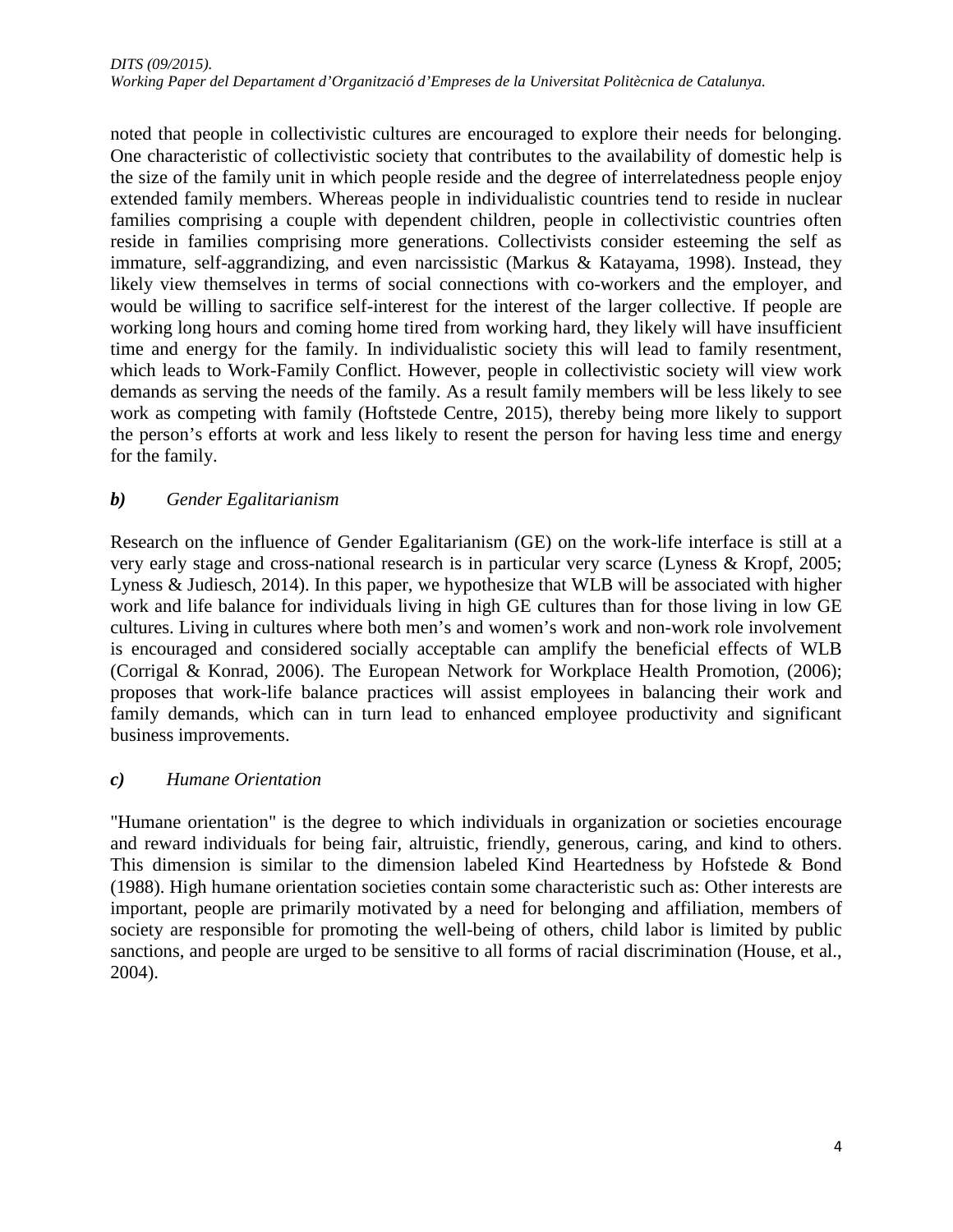## **2.3. Work-Life Balance and its Outcomes**

The accurate evaluation of individual health and performance includes estimates of multiple role demands from work and non-work domains. Organizational researchers assess the impact of the psychosocial work environment upon outcomes, such as occupational stress, employee wellbeing and include measures of non-work demands within their investigations (e.g. Burke and Cooper 2008). According to Carlson's et.al, (2009) definition of Work-family balance, it is the negotiation and accomplishment of role-related expectations that embodies the concept of work– family balance and leads to important outcomes such as job satisfaction, family satisfaction, family performance, and family functioning (Carlson et al., 2009). (Allen et al., 2000) suggest to study Work Life Outcomes in three dimensions: (1) work-related outcomes, (2) non-work-related outcomes, and (3) Psychological or stress-related outcomes.

#### *a) Work-Related Outcomes*

Regarding the effects of WLB, extant research shows that people who perceive balance between their work and life roles tend to be more satisfied of their life and report better physical and mental health (Brough et al., 2014; Carlson, et al., 2009; Ferguson, et al.,2012; Haar, 2013; Lunau, et al., 2014; Greenhaus, et al., 2003). We believe that individuals who experience WLB may be more satisfied of their job and life "because they are participating in role activities that are salient to them" (Greenhaus, et al., 2003; p. 515). By enabling employees to schedule their time in order to better balance competing demands from work and from home, and by helping employees to procure third-party assistance with care giving responsibilities, such practices are intended to reduce or eliminate levels of work-life conflict, and thereby augment employee performance and organizational effectiveness.

### *b) Non-work Related Outcomes*

Sweeping changes in the composition of families and the workforce, such as more dual-career couples and working mothers with young children, have increased the likelihood that both male and female employees have substantial household responsibilities in addition to their work responsibilities (Bond, et al., 1998). We define work–family balance as the "accomplishment of role-related expectations that are negotiated and shared between an individual and his or her rolerelated partners in the work and family domains" (Grzywacz & Carlson, 2007, p. 458). Based on this definition, it is accomplishment of role-related expectations that embodies the concept of work–family balance and leads to important outcomes such as family satisfaction, and family functioning (Carlson et al., 2009). Grover and Crooker (1995) implied that the availability of family-friendly benefits may signify to employees that the organization cares about employees, which in turn fosters greater affective attachment to the organization.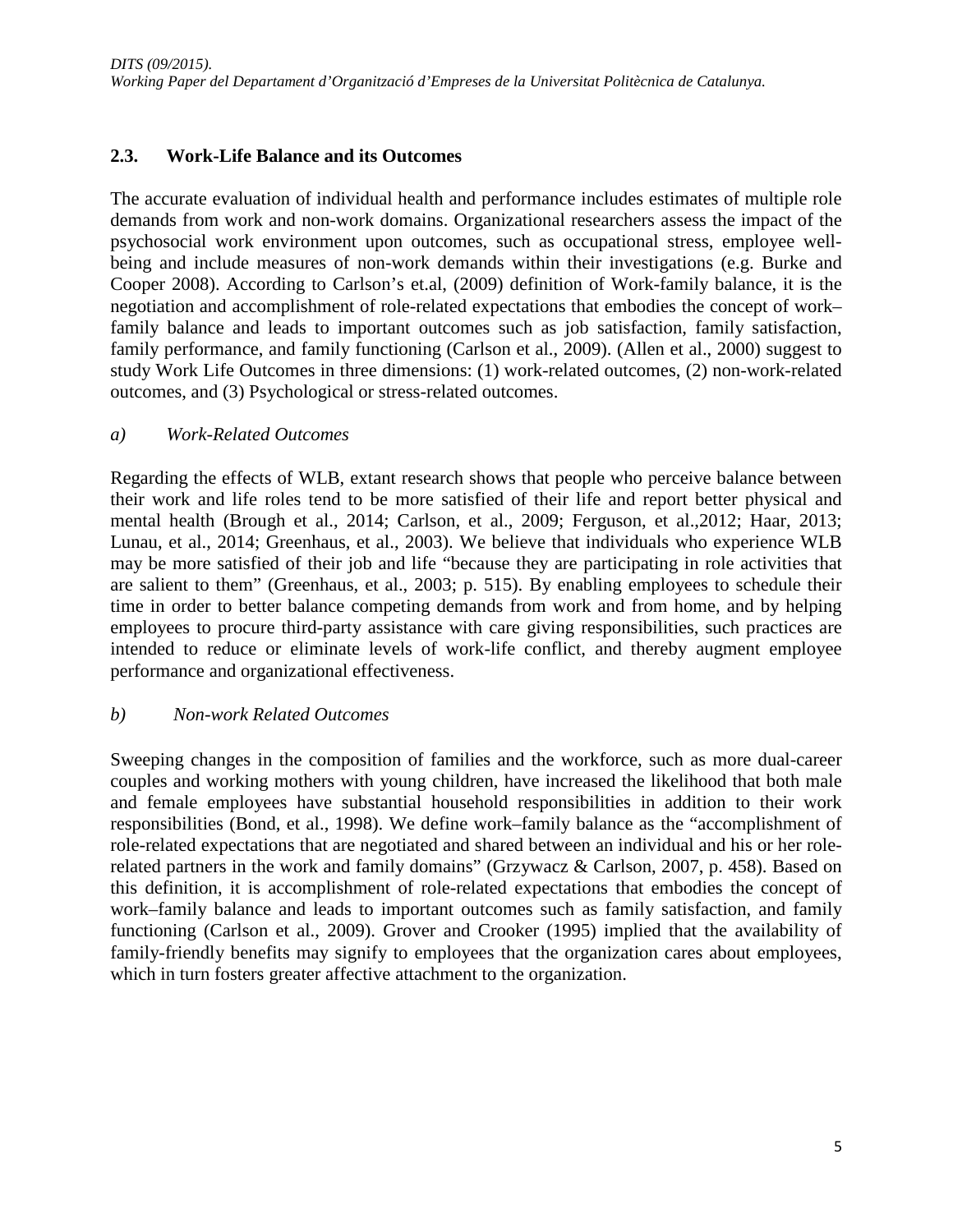#### *c) Psychological Outcomes*

Work–life balance research models based upon an occupational stress theoretical framework are common and include adaptations of the person–environment fit model (Edwards and Rothbard 1999). Recent refinements to the theoretical explanations of work–life balance focus on the inclusion of positive as well as negative relationships between domains, largely via the recognition that multiple demands may facilitate, enrich and/or enhance some work–life balance outcomes (Brough, et al., 2007; Wayne, et al., 2007; OdleDusseau, et al., 2012; Ratanen, et al., 2013). The assessment of the key consequences of work–life balance has focused on health, attitudinal and performance outcomes in both work and non-work (mostly family) domains. Associations between work–life imbalance/conflict and psychological distress have consistently identified a strong positive relationship: increased conflict is associated with increased psychological distress (Stephens, et al., 2001; Major, et al., 2002).

#### **3. Hypotheses development**

Recent research on Work-Life Balance (WLB) shows promising results. However, study and analysis of the impact of WLB on individuals across cultures call for further research (Pasamar & Valle, 2014). WLB is a substantial factor that can overcome stress and anxiety problems (Pasamar & Valle, 2014), and create an effective harmony between life and work (Haar, et al., 2014). The impact of WLB on individual's life is extensive. WLB is highly beneficial since it enables people to make a balance between their job and life (Haar, et al., 2014). Conversely, the lack of WLB can cause some negative outcomes (Haar et al., 2014; Brough, et al., 2014). Previous research has focused on the interest on job and family involvement, role stressors, hours worked, and work and family demands. But there is still little research on comparative studies of WLB across nations in particular between Europe and Middle East cultures. Indeed, this study investigates the effects of WLB on individual outcomes in Iranian and Spanish cultures. By this study, we aim to analyze the effects of WLB on in Iranian employees compared to Spanish employees. Thus, in this study we are aiming to response: "what are the outcomes of WLB in Iran and Spain? Are the outcomes of WLB equal in Iran and Spain? And are these outcomes influenced by cultural dimensions?" We are also striving to figure out the impact of WLB across cultures. Figure 1 shows our theoretical model. Job satisfaction, family satisfaction, and psychological strain are significant outcomes of WLB (Brough, et al. 2014; Pasamar & Valle, 2014). This study aims to examine the effect of culture on WLB. It is supposed that high levels of WLB are positively associated with job and life satisfaction for individuals in Middle East cultures, as well as it has been shown in European cultures.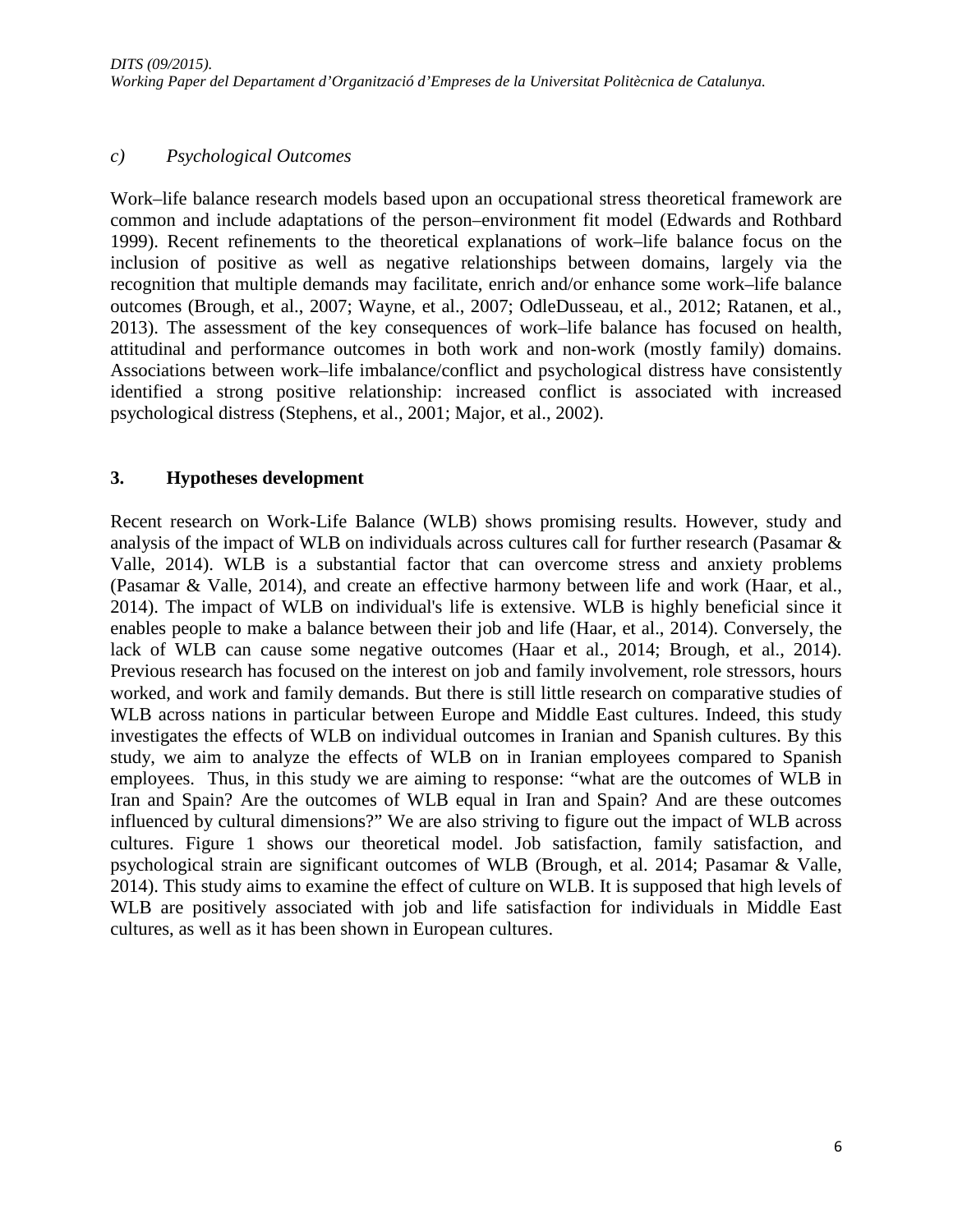

Figure 1. Theoretical model of WLB and its outcomes, with culture as a moderator

Based on this model we hypothesize that the WLB will benefit Iranian's employees as well as Spanish employees.

H1: Work-Life Balance will be positively associated with Job Satisfaction across cultures.

H2: Work-Life Balance will be positively related to family Satisfaction across cultures.

H3: Work-Life Balance will be negatively associated with Psychological Strain across cultures.

Research on the influence of culture on WLB is still at a very early stage. Some aspects of Iranian culture differ from Spanish culture and they may thus give rise to a different frame of results. First, Spanish culture places great importance on the family unit as an institution. Government and employees support governmental measures that allow individuals to balance work and family obligations. Second, the Spanish keep idiosyncratic working hours (from 9 am to 7 pm), a time frame that increases incidences of work–life conflicts, especially compared with the 8 am to 5 pm workday (Pasamar, and Valle, 2014). (O'Driscoll et al. 2007) and (Brough et al. 2007) discussed the occurrence of both work and family demands as the key negative antecedents of work–life balance. Third, family demands are increased both by the volume of dependent responsibilities (caring for children, elderly parents, serious ill spouses and other family members) and by specific acute situations producing intense demands, such as the birth of a new baby or sudden serious illnesses of spouses/parents/other family members: "the combination of reduced time available and increased work and family demands for many employed parents obviously creates additional role stress". In this study we hypothesize that WLB would be moderated by culture in these dimensions: Individualism/collectivism, gender egalitarianism, temporal flexibility, and high humane orientation. From the perspective of sociology, we claim that living in a country where both men's and women's work is encouraged and acceptable, can reinforce the beneficial effect of WLB (Corrigall & Konrad, 2006). Accordingly, we hypothesize:

H4: The relationship between WLB its outcomes is moderated by individualism.

H5: The relationship between WLB and its outcomes is moderated by gender egalitarianism.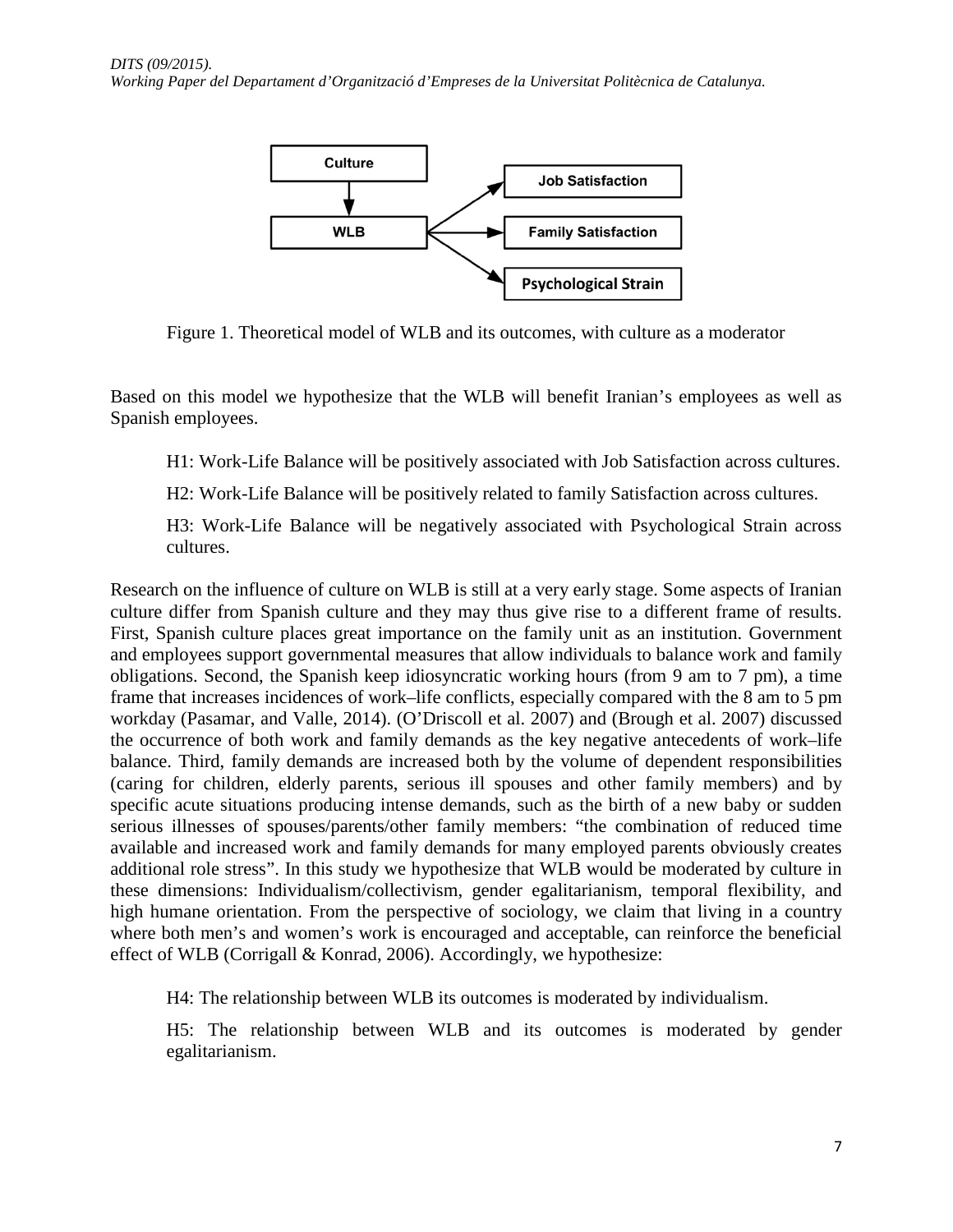H6: The relationship between WLB and its outcomes is moderated by temporal flexibility.

H7: The relationship between WLB and its outcomes is moderated by human orientation.

## **4. Methodology**

A research design is the strategy for a study and the plan by which the research is to be carried out. It specifies the methods and procedures for the collection, measurement, and analysis of data (Cooper, & Schindler, 2003). We will select two samples, one for Iranian employees and one for Spanish employees and we will analyze them in order to test a hypothesis derived from our theoretical model.

## **4.1. Data Collection**

Indeed, data is the facts presented to the researcher from the study's environment (Cooper, & Schindler, 2003). Data can be collected in a variety of ways, in different settings, and from different sources. In survey research, the main methods used to collect data are interviews and questionnaires. We will exploit the "Questionnaires" which is instrument of questions replied and completed by the respondents. Questionnaires are the most frequently used method of data collection in management research. They are alternatively easy to use, inexpensive, and are often the most plausible alternative for measuring unobservable constructs such as attitudes, values and performances, intentions, and personalities (Moorman & Podsakoff, 1992).

# **4.2. Sample Selection**

Sampling is the process of selecting a sufficient number of elements from the population so that by studying the sample, and understanding the properties or the characteristics of the sample subjects, the researcher will be able to generalize the properties or characteristics to the population elements. Sampling overcomes the difficulties of collecting data from the entire population which can be impossible or prohibitive in terms of time, costs and other human resources (Forza, 2002). Sample size is a complex issue which is linked to the significance level and the statistical power of the test, and also to the size of the researched relationship (for example association strength or amount of difference). The larger your sample's size the lower the likely error in generalizing to the population. Therefore, sampling is a compromise between the accuracy of our findings and the amount of time and money we invest in collecting, checking and analyzing the data. However, it is not surprising that the final sample size is almost always a matter of judgments as well as of calculation. For our research questions and objectives, we need to undertake particular statistical analyses, which will determine the threshold sample size for individual categories (Saunders, et al., 2011).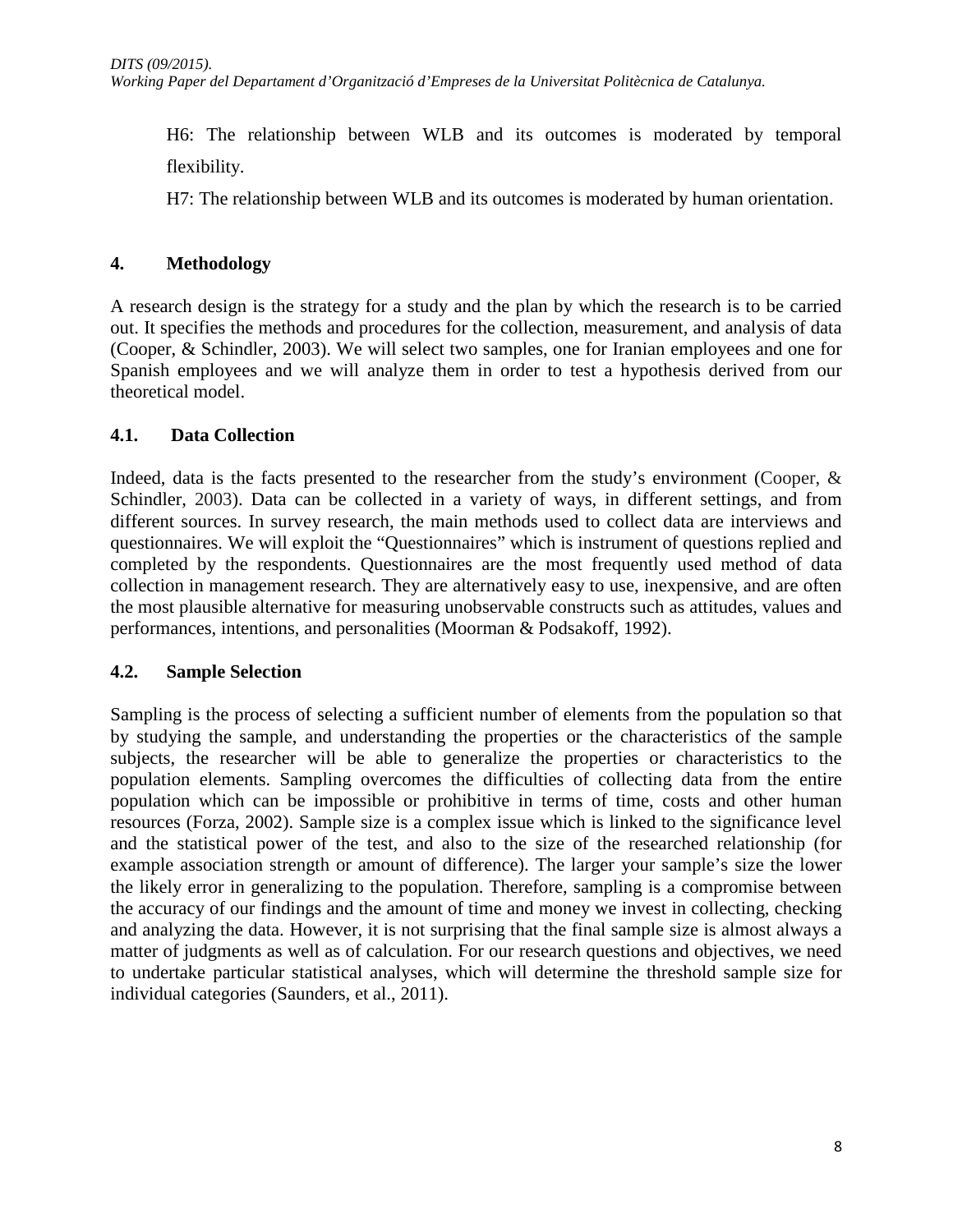## **4.3. Survey Design**

Surveys are popular as they allow the collection of a large amount of data from a sizeable population in a highly economical way. Survey strategy is perceived as authoritative by people in general and is both comparatively easy to explain and to understand (Saunders, et al., 2011). In this stage we should consider all of the possible shortcomings and difficulties and we should find the right compromise between rigor and feasibility. To evaluate adequately the tightness of the constraints, we will identify the main information needs which flow from the stated hypotheses and, ultimately, from the various purposes of the study (Forza, C. 2002).

## **4.4. Constructs and scales**

Scaling techniques were first used in the 1930s; scales have been developed to measure attitudes and personality dimensions and to assess skills and abilities in social research (Saunders, et al., 2011). A second task in developing the measurement instrument concerns the scale to be used to measure the answers. There are four basic types of scale: nominal, ordinal, interval and ratio. The sophistication of the application for which the scales are suited increases with the progression from nominal to ratio. (Forza, 2002). Rating questions have been combined to measure a wide variety of concepts such as customer loyalty, service quality and job satisfaction. For each concept the resultant measure or scale is represented by a scale score created by combining the scores for each of the rating questions. Each question is often referred to as a scale item (Saunders, et al., 2011).

# **4.5. Statistical Data Analysis**

Approaches to data analysis also need to be sensitive to the design being implemented in a quantitative methods study. Data analysis typically proceeds independently for both the quantitative and qualitative phases. We will rely on standard data analysis approaches (descriptive and inferential analysis of quantitative data) (Creswell, et al., 2003). Data analysis usually involves reducing accumulated data to a manageable size, developing summaries, looking for patterns, and applying statistical techniques. Scaled responses on questionnaires and experimental instruments often require the analyst to derive various functions, as well as to explore relationships among variables. Further, we will interpret these findings in light of the research question and determine if the results are consistent with our hypotheses and theories (Cooper, & Schindler, 2003).

# **4.6. Structural Equation Modeling**

SEM is operated to test complex models in which there are one or more independent variables and one or more dependent variables (Tabachnick & Fidell, 2001). Essentially, structural equation modeling tests an interactive path model of several independent variables to one or more dependent variables. Structural equation modeling allows us to test the fit of the model to the data, while at the same time modeling measurement error (unreliability) in the observed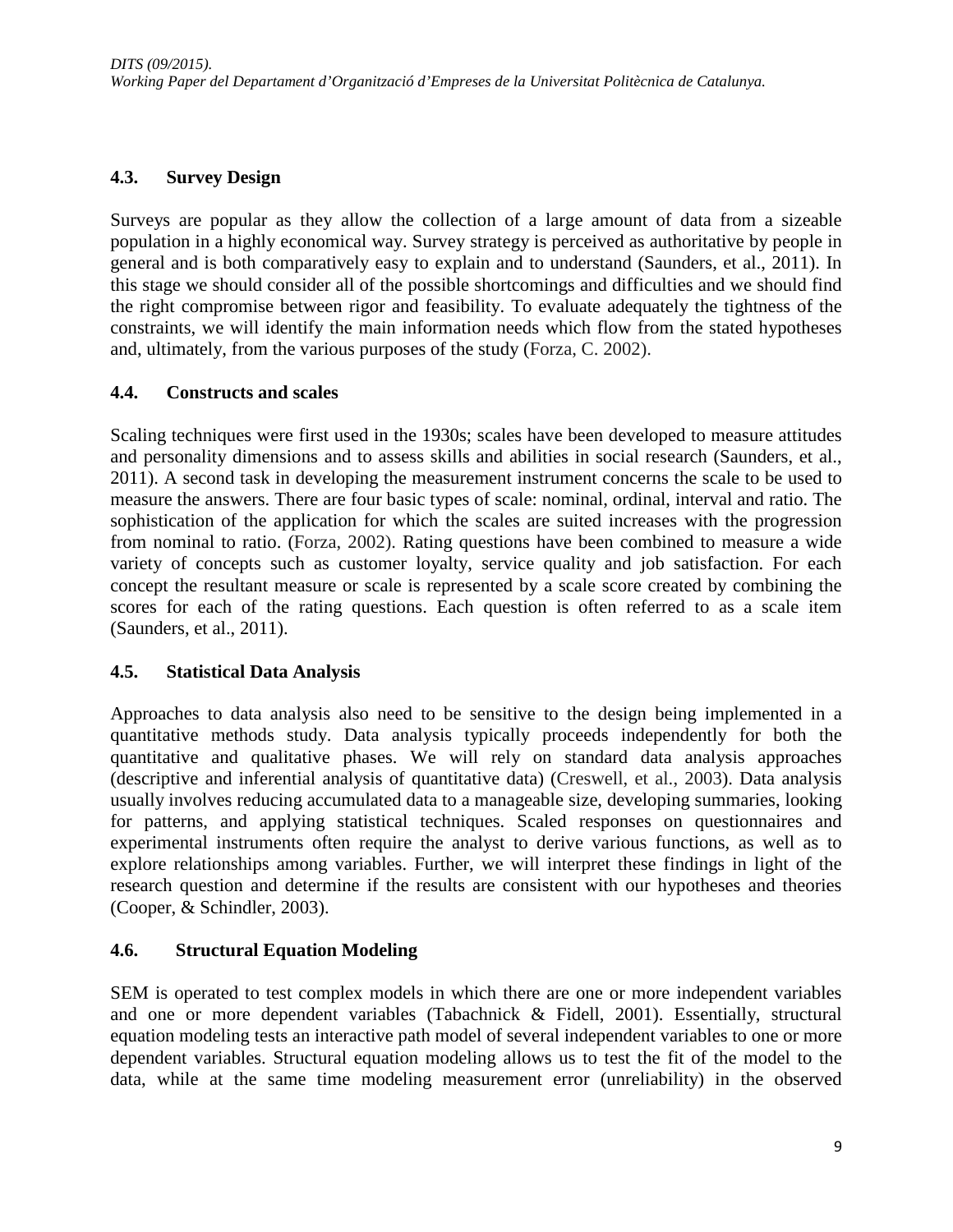variables. Strength of SEM is that measurement error is taken into account by factor models for each latent variable being estimated at the same time as the model is fitted to data. Structural equation modeling is a large sample technique and shares the distributional and related assumptions of multiple regressions (Kline, 2005). Harris and Schaubroeck (1990) have recommended applying this method when: there are 20 or fewer measured indicators and when multiple models can be compared from the same data set to estimate the best model. As with multiple regressions, moderator effects can also be tested in structural equation modeling.

#### **5. Expected Results**

As we mentioned above, we expect to confirm the relationship between WLB and its outcomes: psychological strain, job and life satisfaction. More precisely, we expect to confirm the relationship between WLB and psychological strain will be negative, as Stephens et al., (2001) showed that psychological distress will increase if the rate of conflict increases between work and life. Regarding job and life satisfaction, we expect that a person who has high level of WLB would be more satisfied of his job and life, according to Greenhaus & Powell's (2003) results. In addition, we believe that achieving balance between work and life would make people psychologically healthier, given that they experience harmony in life which assist them to meet the long-term demands of work and non-work roles (Greenhaus, et al., 2003).

#### **6. References**

- Allen, T. D., Herst, D. E. L., Bruck, C. S., & Sutton, M. (2000). Consequences associated with workto-family conflict: A review and agenda for future research. *Journal of Occupational Health Psychology*, 5, 278–308.
- Baltes, B. B. and H. Heydens-Gahir. (2003). "Reduction of Work-family Conflict Through the Use of Selection, Optimization, and Compensation Behaviors." *Journal of Applied Psychology* 88: 1005-1018.
- Boyer, R. (2005). How and why capitalisms differ. *Economy and society*, 34(4), 509-557.
- Bond, J. T., Galinsky, E., & Swanberg, J. E. (1998). The 1997 national study of the changing workforce. *New York: Families and Work Institute.*
- Brewster, C. (1999). Different paradigms in strategic HRM: Questions raised by comparative research. *Research in personnel and HRM*, 213-238.
- Brough, P., O'Driscoll, M., & Kalliath, T. (2007), Work–Family Conflict and Facilitation, in Advances in Organizational Psychology, eds. I. Glendon, B. Myors and B. Thompson, Sydney: *Australian Academic Press*, pp. 73–92.
- Brough, P., O'Driscoll, M.P., & Biggs, A. (2009), Parental Leave and Work-Family Balance Among Employed Parents Following Childbirth: An Exploratory Investigation in Australia and New Zealand, Kotuitui: *New Zealand Journal of Social Sciences Online*, 4, 71–87.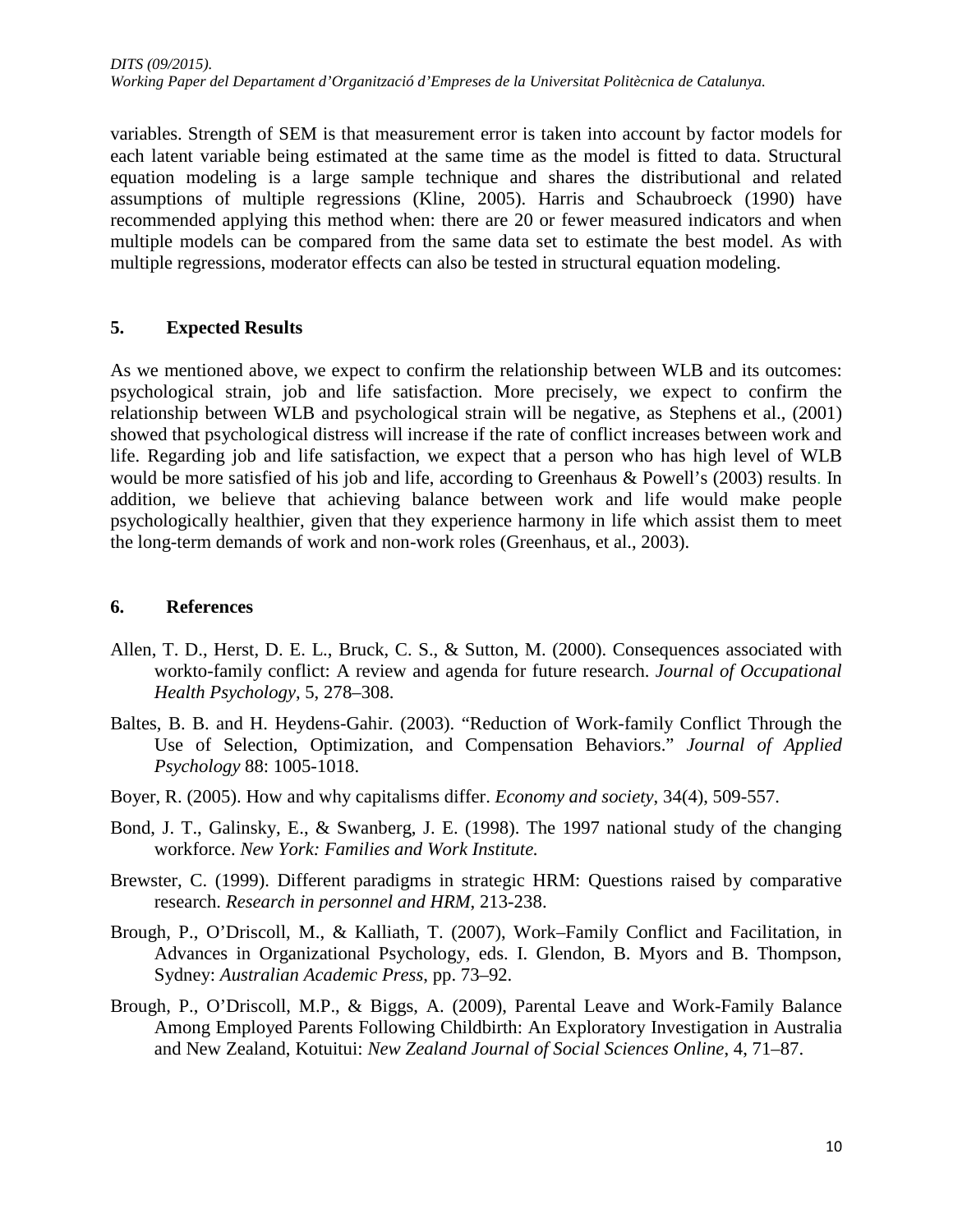- Brough, P., Timms, C., O'Driscoll, M. P., Kalliath, T., Siu, O. L., Sit, C., & Lo, D. (2014). Work–life balance: a longitudinal evaluation of a new measure across Australia and New Zealand workers. *The International Journal of Human Resource Management*, 25(19), 2724-2744.
- Burke, R. J., & Cooper, C. L. (Eds.). (2008). The long work hours culture: Causes, consequences and choices. Emerald Group Publishing.
- Carlson, D. S., Grzywacz, J. G., & Zivnuska, S. (2009). Is work-family balance more than conflict and enrichment?. *Human Relations*.
- Caudron, S. (1997, September). Love vs. work. *Workforce*, 76, 66–74.
- Cooper, D.R. & Schindler, P.S. (2003). *Business research methods* (8<sup>th</sup> ed.). Boston: McGraw-Hill Irwin.
- Corrigall, E. A., & Konrad, A. M. (2006). The relationship of job attribute preferences to employment, hours of paid work, and family responsibilities: *An analysis comparing women and men.* Sex Roles, 54, 95–111.
- Clark, S. C. (2001). Work cultures and work/family balance. *Journal of Vocational Behavior*, *58*(3), 348-365.
- Creswell, J.W. (2003). Research design qualitative, quantitative and mixed methods approaches (2nd ed.). *Thousand Oaks*, CA: Sage Publications.
- Esping-Anderson, G. (1990). The three worlds of welfare capitalism. *Cambridge: Polity Press*.
- Edwards, J. R., & Rothbard, N. P. (1999). Work and family stress and well-being: An examination of person-environment fit in the work and family domains. Organizational behavior and human decision processes, 77(2), 85-129.
- Ferguson, M., Carlson, D., Zivnuska, S., & Whitten, D. (2012). Support at work and home: The path to satisfaction through balance. *Journal of Vocational Behavior*, 80(2), 299-307.
- Forza, C. (2002). Survey research in operations management: a process-based perspective. *International journal of operations & production management*,*22*(2), 152-194.
- Frone, M. R., Yardley, J. K., & Markel, K. S. (1997). Developing and testing an integrative model of work-family interface*. Journal of Vocational Behavior*, 50(2), 145-167.
- Flynn, G. (1997, March). Making a business case for balance. *Workforce*, 76, 68–74.
- Gatrell, C. J., Burnett, S. B., Cooper, C. L., & Sparrow, P. (2013). Work–Life Balance and Parenthood: A Comparative Review of Definitions, Equity and Enrichment. *International Journal of Management Reviews*, 15(3), 300-316.
- Greenhaus, J. H., & Beutell, N. J. (1985). Sources of conflict between work and family roles. Academy of Management Review, 10(1), 76-88.
- Greenhaus, J.H., & Powell, G.N. (2003), When Work and Family Collide: Deciding Between Competing Role Demands, *Organizational Behaviour and Human Decision Processes*, 90, 291–303.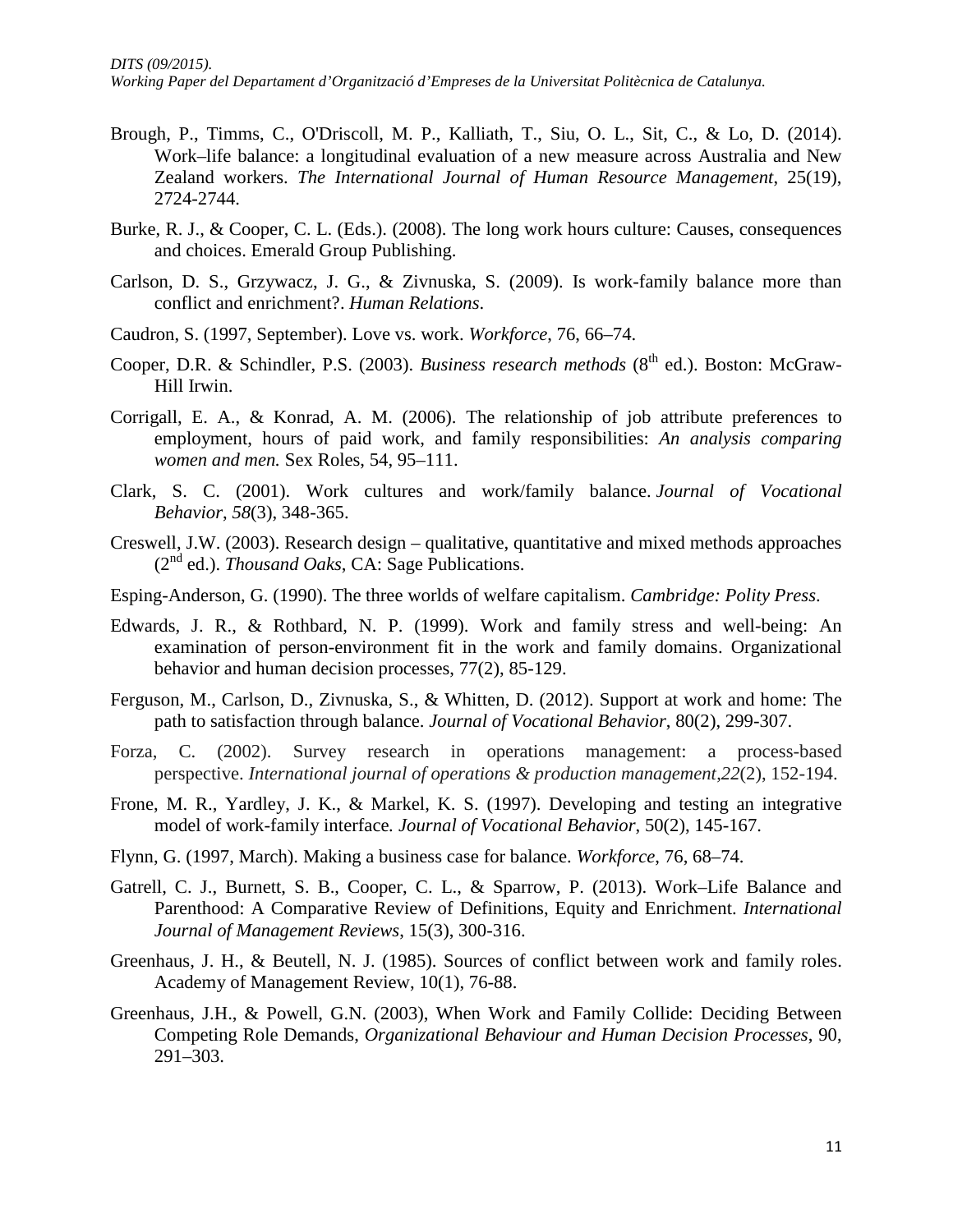- Greenhaus, Jeffrey H., Karen M. Collins, & Jason D. Shaw. (2003). The relation between work– family balance and quality of
- life. *Journal of Vocational Behavior* 63.3: 510-531.
- Greenhaus, J.H., & Parasuraman, S. (2002), The Allocation of Time to Work and Family Roles, in Gender, Work Stress and Health, eds. D.L. Nelson and R.J. Burke, Washington, DC: *American Psychological Association*, pp. 115–128.
- Grover, S. L., & Crooker,K. J. (1995).Whoappreciates family-responsive human resource policies: The impact of family-friendly policies on the organizational attachment of parents and non-parents. *Personnel Psychology,* 48, 271–288.
- Grzywacz, J. G., & Carlson, D. S. (2007). Conceptualizing work–family balance: Implications for practice and research. Advances in Developing *Human Resources*, 9, 455–471.
- Guest, D. E. (2002).Perspectives on the study of work–life balance.Social Science Information, 41, 255–279.
- Haar, J. M., Russo, M., Suñe, A., & Ollier-Malaterre, A. (2014). Outcomes of work–life balance on job satisfaction, life satisfaction and mental health: A study across seven cultures. *Journal of Vocational Behavior*, 85(3), 361-373.
- Haar, J. M. (2013). Testing a new measure of WLB: A study of parent and non-parent employees from New Zealand. *International Journal of Human Resource Management*, 24(17/18), 3305–3324.
- Hall, P. A., & Soskice, D. (Eds.). (2001). Varieties of capitalism: The institutional foundations of comparative advantage*. Oxford University Press*.
- Harris, M.M. & Schaubroeck, J. (1990). Confirmatory modeling in organizational behavior/human resource management: Issues and applications. *Journal of management*, 16, 337-360.
- Hofstede, G., & Bond, M. H. (1988). The Confucius connection: From cultural roots to economic growth. *Organizational dynamics*, 16(4), 5-21.
- House, R. J., Hanges, P. J., Javidan, M., Dorfman, P. W., & Gupta, V. (Eds.). (2004). *Culture, leadership, and organizations: The GLOBE study of 62 societies*. Sage publications.
- House, J. S. (1981). Work stress and social support. Reading, Mass: *Addison-Wesley*.
- Kâğitçibaşi, Ç. (1994). A critical appraisal of individualism and collectivism: Toward a new formulation.
- Kalliath, T., & Brough, P. (2008), Work-Life Balance: A Review of the Meaning of the Balance Construct, Journal *of Management and Organization*, 14, 323–327.
- Karimi, L. (2006). A test of a model of work-family interface: A study of Iranian employees. *Perth, Australia: Curtin Universityof Technology Press.*
- Kingston, P. W. (1990). Illusions and ignorance about the family responsive workplace. *Journal of Family Issues*, 11, 438–454.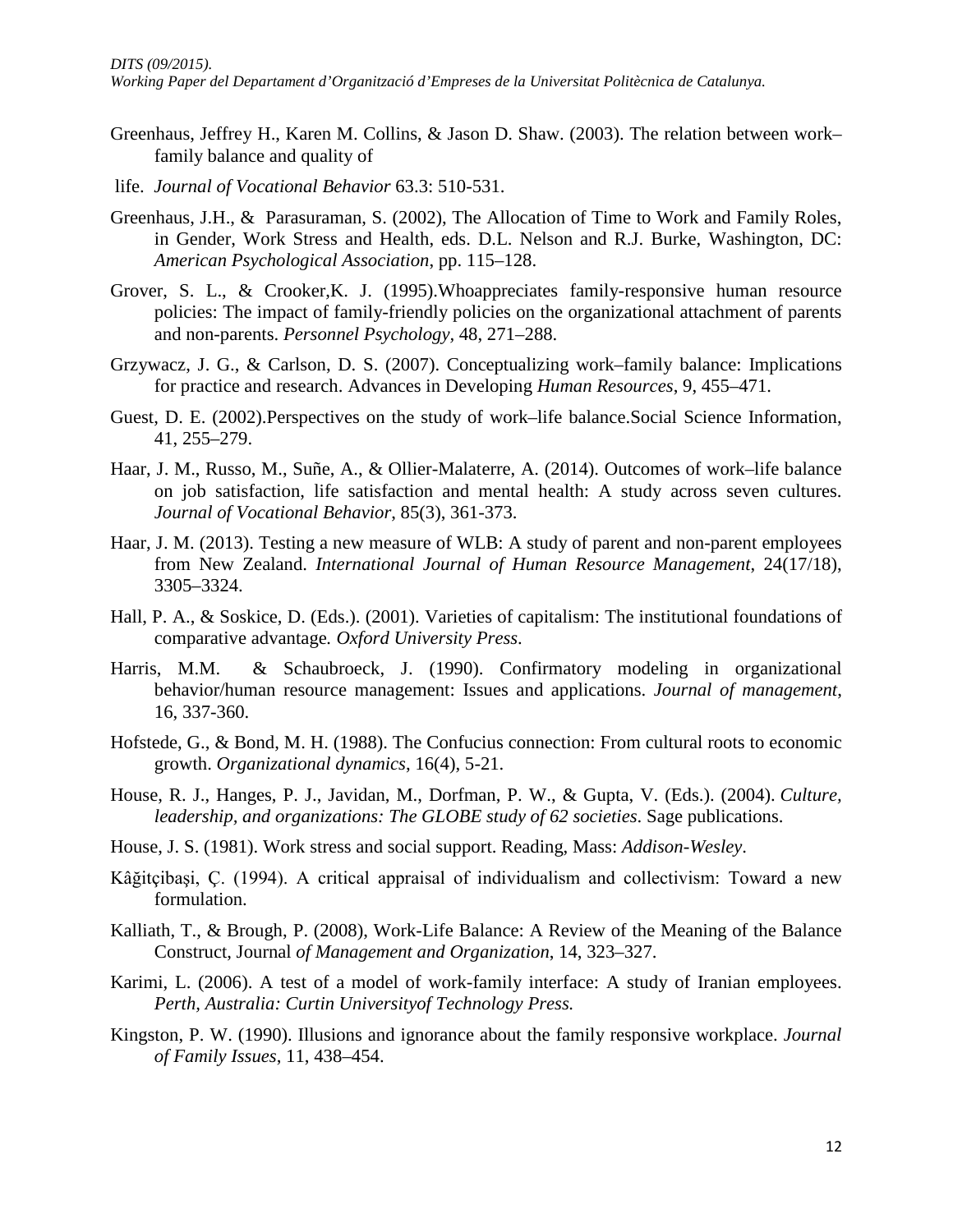*Working Paper del Departament d'Organització d'Empreses de la Universitat Politècnica de Catalunya.*

- Kline, R.B. (2005). *Principals and Practice of structural equation modeling*. New York: *The Guildford Press*.
- Lagerström, M., Josephson, M., Arsalani, N., & Fallahi-Khoshknab, M. (2010). Striving for balance between family and work demands among Iranian nurses.*Nursing Science Quarterly*, *23*(2), 166-172.
- Lunau, T., Bambra, C., Eikemo, T. A., Van der Wel, K. A., & Dragano, N. (2014). A balancing act? Work–life balance, health and well-being in European welfare states.*European Journal of Public Health*.
- Lyness, K. S., & Kropf,M. B. (2005). The relationships of national gender equality and organizational supportwith work–family balance: A study of Europeanmanagers*. Human Relations*, 58, 33–60.
- Lyness, K. S., & Judiesch, M. K. (2014). Gender egalitarianism and work–life balance for managers: Multisource perspectives in 36 countries. *Applied Psychology*, 63(1), 96–129.
- O'Driscoll, M., Brough, P., & Biggs, A. (2007), Work-Family Balance: Concepts, Implications and Interventions, in Occupational Health Psychology: European Perspectives on Research, Education and Practice, eds. J. Houdmont and S. McIntyre, Nottingham: *Nottingham University*, pp. 193–217.
- Odle-Dusseau, H.N., Britt, T.W., & Greene-Shortridge, T.M. (2012), Organizational Work-Family Resources as Predictors of Job Performance and Attitudes: The Process of Work-Family Conflict and Enrichment, *Journal of Occupational Health Psychology*, 17, 28–40.
- O'Shea, M. (2003). Culture Shock! Iran. *Portland, OR: Graphic Arts Center Publishing*.
- Major, V.S., Klein, K.J., & Ehrhart, M.G. (2002), Work Time, Work Interference with Family, and Psychological Distress, *Journal of Applied Psychology*, 87, 427–436.
- Markus, H. R., & Kitayama, S. (1998). The cultural psychology of personality. *Journal of crosscultural psychology,* 29(1), 63-87.
- Moorman, R. H., & Podsakoff, P. M. (1992). A meta-analytic review and empirical test of the potential confounding effects of social desirability response sets in organizational behaviour research. *Journal of Occupational and Organizational Psychology*, *65*(2), 131- 149.
- Mortimer, J. T., Lorence, J., & Kumka, D. S. (1986). *Work, family, and personality: Transition to adulthood. Norwood,* NJ: Ablex.
- Pasamar, S., & Valle, R. (2014). Antecedents of work–life involvement in work–life issues: institutional pressures, efficiency gains or both? The International Journal of Human Resource Management, (ahead-of-print), 1-22.
- Peters, P., & Heusinkveld, S. (2010), Institutional Explanations for Managers' Attitudes Towards Telehomeworking, *Human Relations*, 63, 107–135.
- Ratanen, J., Kinnunen, U., Mauno, S., & Tement, S. (2013), Patterns of Conflict and Enrichment in Work-Family Balance: A Three-Dimensional Typology, *Work & Stress*, 27, 141–163.